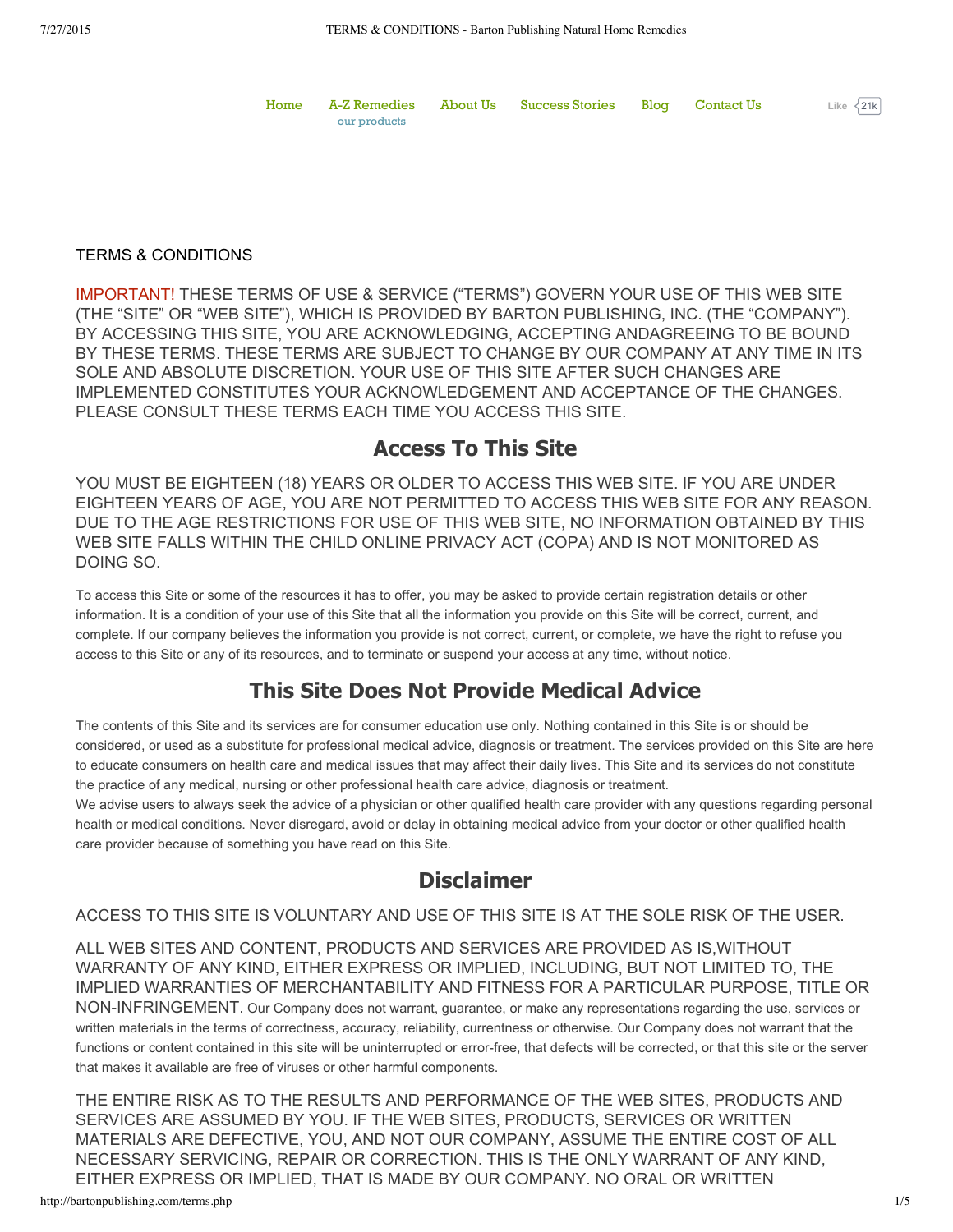#### 7/27/2015 TERMS & CONDITIONS - Barton Publishing Natural Home Remedies

INFORMATION OR ADVICE GIVEN BY OUR COMPANY SHALL CREATE A WARRANTY OR IN ANY WAY INCREASE THE SCOPE OF THIS WARRANTY, AND YOU MAY NOT RELY ON SUCH INFORMATION OR ADVICE TO DO SO. OUR COMPANY MAKES NO WARRANTIES THAT YOUR USE OF THE CONTENT WILL NOT INFRINGE THE RIGHTS OF OTHERS AND ASSUMES NO LIABILITY OR RESPONSIBILITY FOR ERRORS OR OMISSIONS IN SUCH CONTENT

All of the information in this Site, whether historical in nature or forward-looking, speaks only as of the date the information is posted on this Site, and Company does not undertake any obligation to update such information after it is posted or to remove such information from this Site if it is not, or is no longer, accurate or complete.

You understand that our Company cannot and does not guarantee or warrantthat files available for downloading from the Internet will be free of viruses, worms, Trojan horses or other code that may manifest contaminating or destructive properties. You are responsible for implementing sufficient procedures and checkpoints to satisfy your particular requirements for accuracy of data input and output, and for maintaining a means external to this Site for the reconstruction of any lost data. Our Company does not assume any responsibility or risk for your use of the Internet.

The Content is not necessarily complete and up-to-date and should not be used to replace any written reports, statements, or notices provided by Company. Investors, borrowers, and other persons should use the Content in the same manner as any other educational medium and should not rely on the Content to the exclusion of their own professional judgment. Information obtained by using this Site is not exhaustive and does not cover all issues, topics, or facts that may be relevant to your goals.

## **Limitation on Liability**

The Company, its subsidiaries, affiliates, licensors, service providers, content providers, employees, agent, officers, and directors will not be liable for any incidental, direct, indirect, punitive, actual, consequential, special, exemplary, or other damages, including loss of revenue or income, business interruption, loss of business information, pain and suffering, emotional distress, or similar damages, even if Company has been advised of the possibility of such damages. In no event will the collective liability of Company and its subsidiaries, affiliates, licensors, service providers, content providers, employees, agents, officers, and directors, to any party (regardless of the form of action, whether in contract, tort, or otherwise) exceed the greater of \$100 or the amount you have paid to the company for the applicable content, product or service out of which the liability arose.

### **Customer Remedy**

Our Company's entire liability, and the purchaser's exclusive remedy, shall be a refund of the price paid. We limit refunds to 365 days.

Some states do not allow the exclusion or limitation of liability, so the above limitations may not apply to you.

## **Restrictions on Use**

You may use this Site for purposes expressly permitted by this Site. You may not use this Site for any other purpose, including any commercial purpose, without our Company's express prior written consent. For example, you may not (and may not authorize any other party to: co-brand this Site, or (ii) frame this Site, or (iii) hyper-link to this Site, without the express prior written permission of an authorized representative of our Company. For purposes of these Terms, "co-branding" means to display a name, logo, trademark, or other means of attribution or identification of any party in such a manner as is reasonably likely to give a user the impression that such other party has the right to display, publish, or distribute this Site or content accessible within this Site. You agree to cooperate with our Company in causing any unauthorized co-branding, framing or hyper-linking immediately to cease.

# **Information You Provide**

You may not post, send, submit, publish, or transmit in connection with this Site any material that:

- you do not have the right to post, including proprietary material of any third party
- Advocates illegal activity or discusses an intent to commit an illegal act;
- is vulgar, obscene, pornographic, or indecent;
- does not pertain directly to this Site;
- threatens or abuses others, libels, defames, invades privacy, stalks, is obscene, pornographic, racist, abusive, harassing, threatening or offensive;
- 
- seeks to exploit or harm children by exposing them to inappropriate content, asking for personally identifiable details or otherwise;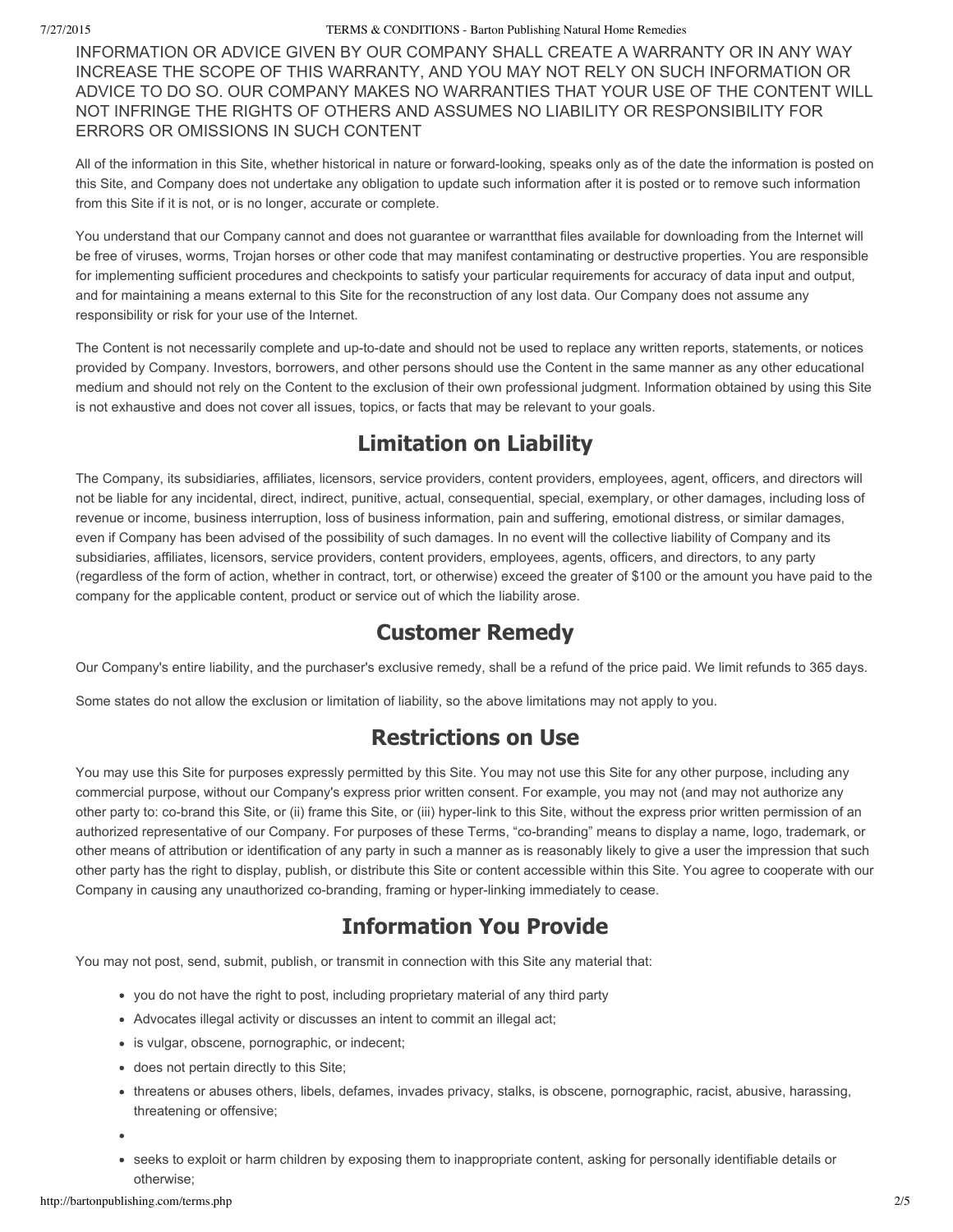#### 7/27/2015 TERMS & CONDITIONS - Barton Publishing Natural Home Remedies

- infringes any intellectual property or other right of any entity or person, including violating anyone's copyrights or trademarks or their rights of publicity;
- violates any law or may be considered to violate any law;
- impersonates or misrepresents your connection to any other entity or person or otherwise manipulates headers or identifiers to disguise the origin of the content;
- advertises any commercial endeavor (e.g., offering for sale products or services) or otherwise engages in any commercial activity (e.g., conducting raffles or contests, displaying sponsorship banners, and/or soliciting goods or services) except as may be specifically authorized on this Site;
- solicits funds, advertisers or sponsors;
- includes programs which contain viruses, worms and/or Trojan horses or any other computer code, files or programs designed to interrupt, destroy or limit the functionality of any computer software or hardware or telecommunications;
- disrupts the normal flow of dialogue, causes a screen to scroll faster than other users are able to type, or otherwise act in a way which affects the ability of other people to engage in real time activities via this Site;
- includes MP3 format files;
- amounts to a 'pyramid' or similar scheme;
- disobeys any policy or regulations established from time to time regarding use of this Site or any networks connected to this Site; or
- contains hyper-links to other sites that contain content that falls within the descriptions set forth above.

Although under no obligation to do so, our Company reserves the right to monitor use of this Site to determine compliance with these Terms, as well the right to remove or refuse any information for any reason. Notwithstanding these rights, you remain solely responsible for the content of your submissions. You acknowledge and agree that neither Company nor any third party that provides Content to Company will assume or have any liability for any action or inaction by Company or such third party with respect to any submission.

### **Submissions**

You hereby grant to our Company the royalty-free, perpetual, irrevocable, worldwide, non-exclusive right and license to use, reproduce, modify, adapt, publish, translate, create derivative works from, distribute, perform, and display all content, remarks, suggestions, ideas, graphics, or other information communicated to our Company through this Site (together, hereinafter known as the "Submission"), and to incorporate any Submission in other works in any form, media, or technology now known or later developed. Our Company will not be required to treat any Submission as confidential, and may use any Submission in its business (including without limitation, for products or advertising) without incurring any liability for royalties or any other consideration of any kind, and will not incur any liability as a result of any similarities that may appear in future Company operations.

Our Company will treat any personal information that you submit through this Site in accordance with its Privacy Policy as set forth on this Site.

# **Proprietary Information**

The material and content (hereinafter referred to as the "Content") accessible from this Site, and any other World Wide Web site owned, operated, licensed, or controlled by our Company is the proprietary information of our Company or the party that provided the Content to our Company, and our Company or the party that provided the Content to our Company retains all right, title, and interest in the Content. Accordingly, the Content may not be copied, distributed, republished, uploaded, posted, or transmitted in any way without the prior written consent of our Company, or unless authorized in writing elsewhere on our Site, except that you may print out a copy of the Content solely for your personal use. In doing so, you may not remove or alter, or cause to be removed or altered, any copyright, trademark, trade name, service mark, or any other proprietary notice or legend appearing on any of the Content. Modification or use of the Content except as expressly provided in these Terms violates our Company's intellectual property rights. Neither title nor intellectual property rights are transferred to you by access to this Site.

## **Trademarks**

Trademarks, service marks, and logos appearing in this Site are the property of Company or the party that provided the trademarks, service marks, and logos to Company. Company and any party that provided trademarks, service marks, and logos to Company retain all rights with respect to any of their respective trademarks, service marks, and logos appearing in this Site.

# **Hyper-Links**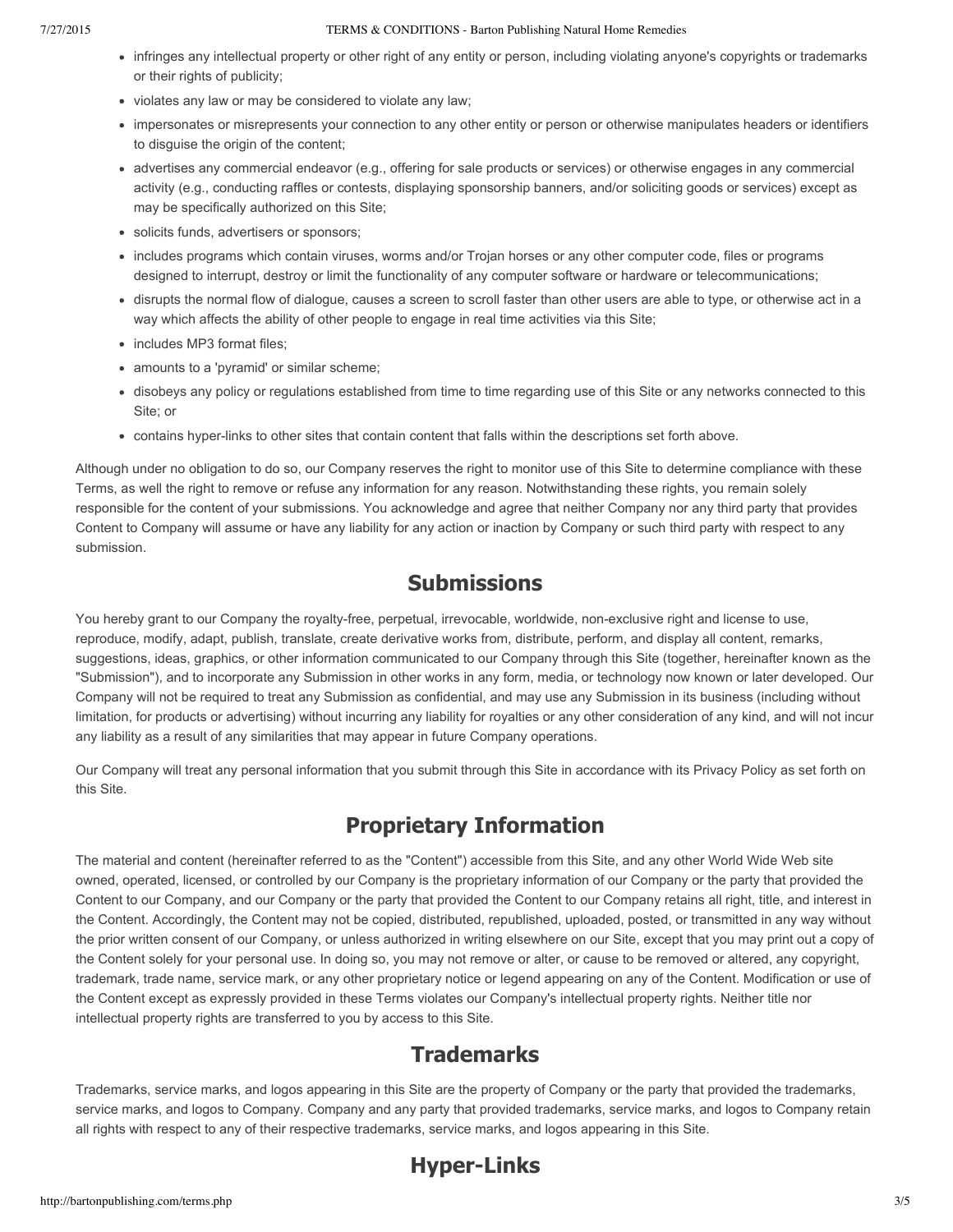#### 7/27/2015 TERMS & CONDITIONS - Barton Publishing Natural Home Remedies

This Site may be hyper-linked to other sites which are not maintained by, or related to, our Company. Hyper-links to such sites are provided as a service to users and are not sponsored by or affiliated with this Site or our Company. Our Company has not reviewed any or all of such sites and is not responsible for the content of those sites. Hyper-links are to be accessed at the user's own risk, and our Company makes no representations or warranties about the content, completeness or accuracy of these hyper- links or the sites hyper-linked to this Site. Further, the inclusion of any hyper-link to a third-party site does not necessarily imply endorsement by our Company of that site.

## **Indemnity**

You will indemnify and hold Company, its subsidiaries, affiliates, licensors, content providers, service providers, employees, agents, officers, directors, and contractors (hereinafter known as the "Indemnified Parties") harmless from any breach of these Terms by you, including any use of Content other than as expressly authorized in these Terms. You agree that the Indemnified Parties will have no liability in connection with any such breach or unauthorized use, and you agree to indemnify any and all resulting loss, damages, judgments, awards, costs, expenses, and attorney's fees of the Indemnified Parties in connection therewith. You will also indemnify and hold the Indemnified Parties harmless from and against any claims brought by third parties arising out of your use of the information accessed from this Site.

## **Security**

Any passwords used for this Site are for individual use only. You will be responsible for the security of your password (if any). The Company will be entitled to monitor your password and, at its discretion, require you to change it. If you use a password that Company considers insecure, Company will be entitled to require the password to be changed and/or terminate your account.

You are prohibited from using any services or facilities provided in connection with this Site to compromise security or tamper with system resources and/or accounts. The use or distribution of tools designed for compromising security (e.g., password guessing programs, cracking tools or network probing tools) is strictly prohibited. If you become involved in any violation of system security, Company reserves the right to release your details to system administrators at other Sites in order to assist them in resolving security incidents. Company reserves the right to investigate suspected violations of these Terms.

Company reserves the right to fully cooperate with any law enforcement authorities or court order requesting or directing Company to disclose the identity of anyone posting any e-mail messages, or publishing or otherwise making available any materials that are believed to violate these Terms. BY ACCEPTING THIS AGREEMENT YOU WAIVE AND HOLD HARMLESS COMPANY FROM ANY CLAIMS RESULTING FROM ANY ACTION TAKEN BY COMPANY DURING OR AS A RESULT OF ITS INVESTIGATIONS AND/OR FROM ANY ACTIONS TAKEN AS A CONSEQUENCE OF INVESTIGATIONS BY EITHER THECOMPANY OR LAW ENFORCEMENT AUTHORITIES.

### **Miscellaneous**

These Terms of will be governed and interpreted pursuant to the laws of South Dakota, United States of America, notwithstanding any principles of conflicts of law. You specifically consent to personal jurisdiction in South Dakota in connection with any dispute between you and Company arising out of these Terms or pertaining to the subject matter hereof. The parties to these Terms each agree that the exclusive venue for any dispute between the parties arising out of these Terms or pertaining to the subject matter of these Terms will be in the state and federal courts in Sioux Falls, South Dakota.

The Company's failure to act with respect to a breach of these Terms by you or others does not waive our right to act with respect to subsequent or similar breaches.

If any part of these Terms is unlawful, void or unenforceable, that part will be deemed severable and will not affect the validity and enforceability of any remaining provisions. These Terms constitute the entire agreement among the parties relating to this subject matter.

Notwithstanding the foregoing, any additional terms and conditions on this Site will govern the items to which they pertain. Company may revise these Terms at any time by updating this posting

You accept all of the foregoing Terms by any further use of the Site. Thank you for your cooperation. We hope you find the Site helpful.